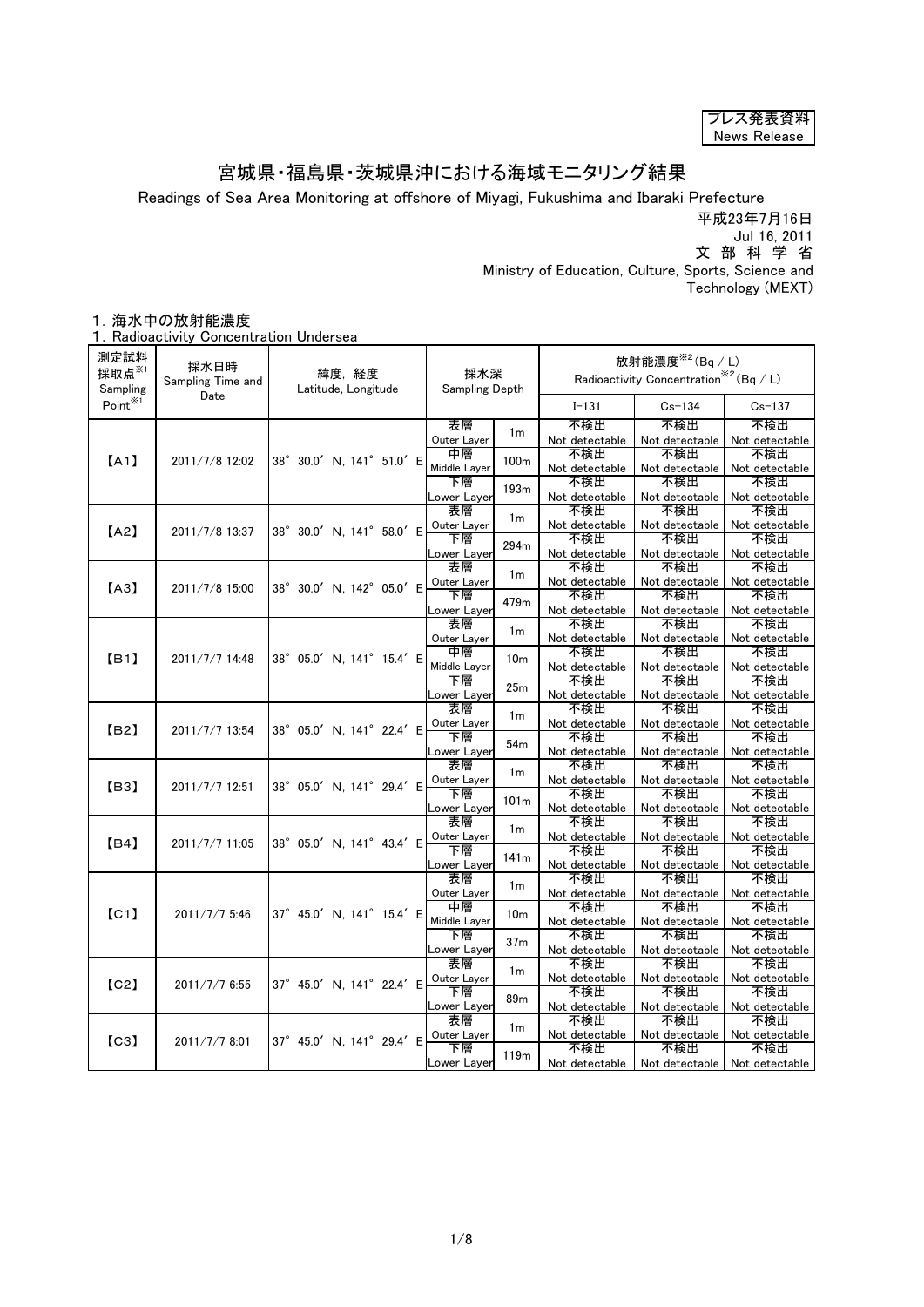|      |                                         |                           |  | 表層                 | 1 <sub>m</sub>   | 不検出                   | 不検出                   | 不検出                   |
|------|-----------------------------------------|---------------------------|--|--------------------|------------------|-----------------------|-----------------------|-----------------------|
|      |                                         |                           |  | Outer Layer        |                  | Not detectable        | Not detectable        | Not detectable        |
| [D1] | 2011/7/6 15:32                          | 37° 35.0' N, 141° 22.4' E |  | 中層<br>Middle Layer | 50 <sub>m</sub>  | 不検出<br>Not detectable | 不検出<br>Not detectable | 不検出<br>Not detectable |
|      |                                         |                           |  | 下層                 |                  | 不検出                   | 不検出                   | 不検出                   |
|      |                                         |                           |  | Lower Layer        | 106m             | Not detectable        | Not detectable        | Not detectable        |
|      |                                         |                           |  | 表層                 | 1m               | 不検出                   | 不検出                   | 不検出                   |
| [D2] | 2011/7/6 14:24                          | 37° 35.0' N, 141° 29.4' E |  | Outer Layer        |                  | Not detectable        | Not detectable        | Not detectable        |
|      |                                         |                           |  | 下層                 | 118m             | 不検出                   | 不検出                   | 不検出                   |
|      |                                         |                           |  | Lower Layer<br>表層  |                  | Not detectable<br>不検出 | Not detectable<br>不検出 | Not detectable<br>不検出 |
|      |                                         |                           |  | Outer Layer        | 1m               | Not detectable        | Not detectable        | Not detectable        |
| [D3] | 2011/7/6 13:04                          | 37° 35.0' N, 141° 36.4' E |  | 下層                 | 208m             | 不検出                   | 不検出                   | 不検出                   |
|      |                                         |                           |  | Lower Layer        |                  | Not detectable        | Not detectable        | Not detectable        |
|      |                                         |                           |  | 表層                 | 1 <sub>m</sub>   | 不検出                   | 不検出                   | 不検出                   |
|      |                                         |                           |  | Outer Layer<br>中層  |                  | Not detectable<br>不検出 | Not detectable<br>不検出 | Not detectable<br>不検出 |
| [E1] | 2011/7/6 6:53                           | 37° 25.0' N, 141° 22.4' E |  | Middle Layer       | 50 <sub>m</sub>  | Not detectable        | Not detectable        | Not detectable        |
|      |                                         |                           |  | 下層                 |                  | 不検出                   | 不検出                   | 不検出                   |
|      |                                         |                           |  | Lower Layer        | 116m             | Not detectable        | Not detectable        | Not detectable        |
|      |                                         |                           |  | 表層                 | 1 <sub>m</sub>   | 不検出                   | 不検出                   | 不検出                   |
| [E2] | 2011/7/6 8:20                           | 37° 25.0' N, 141° 29.4' E |  | Outer Layer<br>下層  |                  | Not detectable        | Not detectable<br>不検出 | Not detectable<br>不検出 |
|      |                                         |                           |  | Lower Layer        | 136m             | 不検出<br>Not detectable | Not detectable        | Not detectable        |
|      |                                         |                           |  | 表層                 |                  | 不検出                   | 不検出                   | 不検出                   |
|      |                                         | 37° 25.0' N, 141° 36.4' E |  | Outer Layer        | 1 <sub>m</sub>   | Not detectable        | Not detectable        | Not detectable        |
| [E3] | 2011/7/6 9:33                           |                           |  | 下層                 | 220m             | 不検出                   | 不検出                   | 不検出                   |
|      |                                         |                           |  | Lower Layer        |                  | Not detectable        | Not detectable        | Not detectable        |
|      |                                         |                           |  | 表層                 | 1 <sub>m</sub>   | 不検出                   | 不検出                   | 不検出                   |
| [E4] | 2011/7/6 10:54                          | 37° 25.0' N, 141° 43.4' E |  | Outer Layer<br>下層  |                  | Not detectable<br>不検出 | Not detectable<br>不検出 | Not detectable<br>不検出 |
|      |                                         |                           |  | Lower Layer        | 326m             | Not detectable        | Not detectable        | Not detectable        |
|      |                                         |                           |  | 表層                 |                  | 不検出                   | 不検出                   | 不検出                   |
|      |                                         |                           |  | Outer Layer        | 1 <sub>m</sub>   | Not detectable        | Not detectable        | Not detectable        |
| [F1] | 2011/7/5 11:54                          | 37° 15.0' N, 141° 22.4' E |  | 中層                 | 50 <sub>m</sub>  | 不検出                   | 不検出                   | 不検出                   |
|      |                                         |                           |  | Middle Layer       |                  | Not detectable        | Not detectable        | Not detectable        |
|      |                                         |                           |  | 下層<br>Lower Layer  | 122m             | 不検出<br>Not detectable | 不検出<br>Not detectable | 不検出<br>Not detectable |
|      |                                         |                           |  | 表層                 |                  | 不検出                   | 不検出                   | 不検出                   |
| [F2] |                                         | 37° 15.0' N, 141° 29.4' E |  | Outer Layer        | 1 <sub>m</sub>   | Not detectable        | Not detectable        | Not detectable        |
|      | 2011/7/5 13:26                          |                           |  | 下層                 | 149m             | 不検出                   | 不検出                   | 不検出                   |
|      |                                         |                           |  | Lower Layer        |                  | Not detectable        | Not detectable        | Not detectable        |
|      |                                         |                           |  | 表層<br>Outer Layer  | 1 <sub>m</sub>   | 不検出                   | 不検出                   | 不検出                   |
| [F3] | 2011/7/5 14:54                          | 37° 15.0' N, 141° 36.4' E |  | 下層                 |                  | Not detectable<br>不検出 | Not detectable<br>不検出 | Not detectable<br>不検出 |
|      |                                         |                           |  | Lower Layer        | 215m             | Not detectable        | Not detectable        | Not detectable        |
|      |                                         |                           |  | 表層                 | 1m               | 不検出                   | 不検出                   | 不検出                   |
|      |                                         |                           |  | Outer Layer        |                  | Not detectable        | Not detectable        | Not detectable        |
| [G1] | 2011/7/5 6:47 37° 05.0' N, 141° 15.4' E |                           |  | 中層                 | 50m              | 不検出                   | 不検出                   | 不検出                   |
|      |                                         |                           |  | Middle Layer<br>下層 |                  | Not detectable<br>不検出 | Not detectable<br>不検出 | Not detectable<br>不検出 |
|      |                                         |                           |  | Lower Layer        | 120 <sub>m</sub> | Not detectable        | Not detectable        | Not detectable        |
|      |                                         |                           |  | 表層                 |                  | 不検出                   | 不検出                   | 不検出                   |
| (G2) | 2011/7/5 8:20                           | 37° 05.0' N, 141° 22.4' E |  | Outer Layer        | 1 <sub>m</sub>   | Not detectable        | Not detectable        | Not detectable        |
|      |                                         |                           |  | 下層                 | 144m             | 不検出                   | 不検出                   | 不検出                   |
|      |                                         |                           |  | Lower Layer<br>表層  |                  | Not detectable<br>不検出 | Not detectable<br>不検出 | Not detectable<br>不検出 |
|      |                                         |                           |  | Outer Layer        | 1m               | Not detectable        | Not detectable        | Not detectable        |
| (G3) | 2011/7/5 9:38                           | 37° 05.0' N. 141° 29.4' E |  | 下層                 |                  | 不検出                   | 不検出                   | 不検出                   |
|      |                                         |                           |  | Lower Layer        | 183m             | Not detectable        | Not detectable        | Not detectable        |
|      |                                         |                           |  | 表層                 | 1 <sub>m</sub>   | 不検出                   | 不検出                   | 不検出                   |
|      |                                         |                           |  | Outer Layer        |                  | Not detectable        | Not detectable        | Not detectable        |
| [H1] | 2011/7/5 10:30                          | 36° 55.0' N, 141° 08.4' E |  | 中層<br>Middle Layer | 50 <sub>m</sub>  | 不検出<br>Not detectable | 不検出<br>Not detectable | 不検出<br>Not detectable |
|      |                                         |                           |  | 下層                 |                  | 不検出                   | 不検出                   | 不検出                   |
|      |                                         |                           |  | Lower Layer        | 111m             | Not detectable        | Not detectable        | Not detectable        |
|      |                                         |                           |  | 表層                 | 1 <sub>m</sub>   | 不検出                   | 不検出                   | 不検出                   |
| [H2] | 2011/7/5 12:41                          | 36° 55.0' N, 141° 15.4' E |  | Outer Layer        |                  | Not detectable        | Not detectable        | Not detectable        |
|      |                                         |                           |  | 下層                 | 133m             | 不検出                   | 不検出                   | 不検出                   |
|      |                                         |                           |  | ower Layer_<br>表層  |                  | Not detectable<br>不検出 | Not detectable<br>不検出 | Not detectable<br>不検出 |
|      |                                         |                           |  | Outer Layer        | 1 <sub>m</sub>   | Not detectable        | Not detectable        | Not detectable        |
| [H3] | 2011/7/5 14:36                          | 36° 55.0' N, 141° 22.4' E |  | 下層                 |                  | 不検出                   | 不検出                   | 不検出                   |
|      |                                         |                           |  | Lower Layer        | 223m             | Not detectable        | Not detectable        | Not detectable        |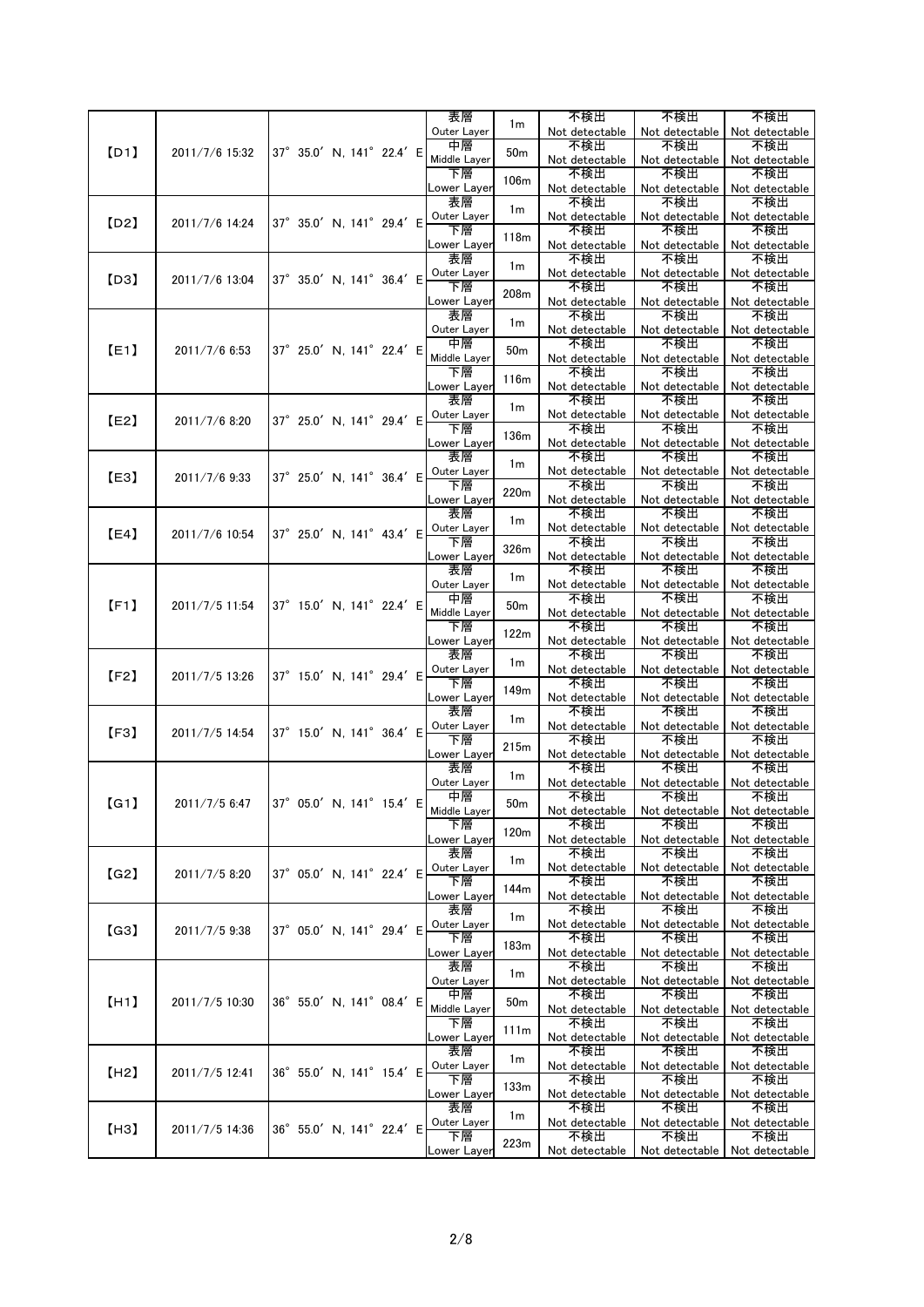|      |                |                            |  |  | 表層                |                  | 不検出                   | 不検出                                              | 不検出                   |
|------|----------------|----------------------------|--|--|-------------------|------------------|-----------------------|--------------------------------------------------|-----------------------|
|      |                |                            |  |  | Outer Layer       | 1 <sub>m</sub>   | Not detectable        | Not detectable                                   | Not detectable        |
|      |                |                            |  |  | 中層                |                  | 不検出                   | 不検出                                              | 不検出                   |
| [11] | 2011/7/6 5:24  | 36° 45.0' N, 140° 57.0' E  |  |  | Middle Layer      | 50 <sub>m</sub>  | Not detectable        | Not detectable                                   | Not detectable        |
|      |                |                            |  |  | 下層                |                  | 不検出                   | 不検出                                              | 不検出                   |
|      |                |                            |  |  | Lower Layer       | 78 <sub>m</sub>  | Not detectable        | Not detectable                                   | Not detectable        |
|      |                |                            |  |  | 表層                |                  | 不検出                   | 不検出                                              | 不検出                   |
|      |                |                            |  |  | Outer Layer       | 1 <sub>m</sub>   | Not detectable        | Not detectable                                   | Not detectable        |
| [12] | 2011/7/6 7:31  | 36° 45.0' N, 141° 04.0' E  |  |  | 下層                |                  | 不検出                   | 不検出                                              | 不検出                   |
|      |                |                            |  |  |                   | 115m             |                       |                                                  |                       |
|      |                |                            |  |  | Lower Layer<br>表層 |                  | Not detectable<br>不検出 | Not detectable<br>不検出                            | Not detectable<br>不検出 |
|      |                |                            |  |  |                   | 1 <sub>m</sub>   |                       |                                                  |                       |
| [13] | 2011/7/6 9:03  | 36° 45.0' N, 141° 11.0' E  |  |  | Outer Layer       |                  | Not detectable        | Not detectable                                   | Not detectable        |
|      |                |                            |  |  | 下層                | 166m             | 不検出                   | 不検出                                              | 不検出                   |
|      |                |                            |  |  | Lower Layer       |                  | Not detectable        | Not detectable                                   | Not detectable        |
|      |                |                            |  |  | 表層                | 1 <sub>m</sub>   | 不検出                   | 不検出                                              | 不検出                   |
|      |                |                            |  |  | Outer Layer       |                  | Not detectable        | Not detectable                                   | Not detectable        |
| [J1] | 2011/7/6 17:58 | 36° 25.0' N. 140° 43.0' E  |  |  | 中層                | 10 <sub>m</sub>  | 不検出                   | 不検出                                              | 不検出                   |
|      |                |                            |  |  | Middle Layer      |                  | Not detectable        | Not detectable                                   | Not detectable        |
|      |                |                            |  |  | 下層                | 26m              | 不検出                   | 不検出                                              | 不検出                   |
|      |                |                            |  |  | Lower Layer       |                  | Not detectable        | Not detectable                                   | Not detectable        |
|      |                |                            |  |  | 表層                | 1 <sub>m</sub>   | 不検出                   | 不検出                                              | 不検出                   |
| [J2] | 2011/7/6 15:03 | 36° 25.0' N, 140° 57.0' E  |  |  | Outer Layer       |                  | Not detectable        | Not detectable                                   | Not detectable        |
|      |                |                            |  |  | 下層                | 264m             | 不検出                   | 不検出                                              | 不検出                   |
|      |                |                            |  |  | Lower Layer       |                  | Not detectable        | Not detectable                                   | Not detectable        |
|      |                |                            |  |  | 表層                |                  | 不検出                   | 不検出                                              | 不検出                   |
|      |                |                            |  |  | Outer Layer       | 1 <sub>m</sub>   | Not detectable        | Not detectable                                   | Not detectable        |
| [J3] | 2011/7/6 12:24 | 36° 25.0' N, 141° 04.0' E  |  |  | 下層                |                  | 不検出                   | 不検出                                              | 不検出                   |
|      |                |                            |  |  | Lower Layer       | 543m             | Not detectable        | Not detectable                                   | Not detectable        |
|      |                |                            |  |  | 表層                |                  | 不検出                   | 不検出                                              | 不検出                   |
|      |                |                            |  |  | Outer Layer       | 1 <sub>m</sub>   | Not detectable        | Not detectable                                   | Not detectable        |
| K1   | 2011/7/7 12:08 | 36° 04.0' N, 140° 43.0' E  |  |  | 下層                |                  | 不検出                   | 不検出                                              | 不検出                   |
|      |                |                            |  |  | Lower Layer       | 10 <sub>m</sub>  | Not detectable        | Not detectable                                   | Not detectable        |
|      |                |                            |  |  | 表層                |                  | 不検出                   | 不検出                                              | 不検出                   |
|      |                |                            |  |  | Outer Layer       | 1 <sub>m</sub>   | Not detectable        | Not detectable                                   | Not detectable        |
| K2   | 2011/7/7 9:10  | 36° 04.0' N, 140° 57.0' E  |  |  | 下層                |                  | 不検出                   | 不検出                                              | 不検出                   |
|      |                |                            |  |  | Lower Layer       | 197 <sub>m</sub> | Not detectable        | Not detectable                                   | Not detectable        |
|      |                |                            |  |  | 表層                |                  | 不検出                   | 不検出                                              | 不検出                   |
|      |                |                            |  |  | Outer Layer       | 1 <sub>m</sub>   | Not detectable        | Not detectable                                   | Not detectable        |
| [K3] | 2011/7/7 6:33  | 36° 04.0' N. 141° 04.0' E  |  |  | 下層                |                  | 不検出                   | 不検出                                              | 不検出                   |
|      |                |                            |  |  | Lower Layer       | 465m             | Not detectable        | Not detectable                                   | Not detectable        |
|      |                |                            |  |  | 表層                |                  | 不検出                   | 不検出                                              | 不検出                   |
|      |                |                            |  |  | Outer Layer       | 1 <sub>m</sub>   | Not detectable        | Not detectable                                   | Not detectable        |
| [L1] | 2011/7/9 14:21 | 35° 45.0' N. 140° 57.0' E. |  |  | 下層                |                  | 不検出                   | 不検出                                              | 不検出                   |
|      |                |                            |  |  | Lower Layer       | 25m              | Not detectable        | Not detectable                                   | Not detectable        |
|      |                |                            |  |  | 表層                |                  | 不検出                   | 不検出                                              | 不検出                   |
|      |                |                            |  |  | Outer Layer       | 1 <sub>m</sub>   | Not detectable        | Not detectable                                   | Not detectable        |
| [L2] | 2011/7/9 13:08 | 35° 45.0' N. 141° 04.0' E  |  |  | 下層                |                  |                       |                                                  |                       |
|      |                |                            |  |  |                   | 93m              | 不検出                   | 不検出                                              | 不検出                   |
|      |                |                            |  |  | Lower Layer       |                  | Not detectable        | Not detectable                                   | Not detectable        |
|      |                |                            |  |  | 表層                | 1 <sub>m</sub>   | 不検出                   | 不検出                                              | 不検出                   |
| [L3] | 2011/7/9 11:54 | 35° 45.0' N, 141° 11.0' E  |  |  | Outer Layer       |                  | Not detectable        | Not detectable                                   | Not detectable        |
|      |                |                            |  |  | 下層                | 152m             | 不検出                   | 不検出                                              | 不検出                   |
|      |                |                            |  |  | Lower Layer       |                  | Not detectable        | Not detectable                                   | Not detectable        |
|      |                |                            |  |  | 表層                | 1 <sub>m</sub>   | 不検出                   | 不検出                                              | 不検出                   |
| [L4] | 2011/7/9 9:59  | 35° 45.0' N, 141° 18.0' E  |  |  | Outer Layer       |                  | Not detectable        | Not detectable                                   | Not detectable        |
|      |                |                            |  |  | 下層                | 771m             | 不検出                   | 不検出                                              | 不検出                   |
|      |                |                            |  |  | Lower Layer       |                  |                       | Not detectable   Not detectable   Not detectable |                       |

※1 サンプリングは、39地点の抽出調査を行った。【 】内の番号は、8ページ目の測点番号に対応。

※1 Seawater is collected at 39 points below. The character enclosed in parentheses (Ex. 【A1】) indicates monitoring points on Page 8.

※2 本分析における海水の放射能濃度の検出限界値(ヨウ素131が約4Bq/L、セシウム134が約6Bq / L、セシウム137が約9Bq/L)を下回る場合は、不検出と記載。<br>※2 The detection limits for radioactivity concentration in sea water are approximately 4Bq/L for iodine-131, approximately 6 Bq/L for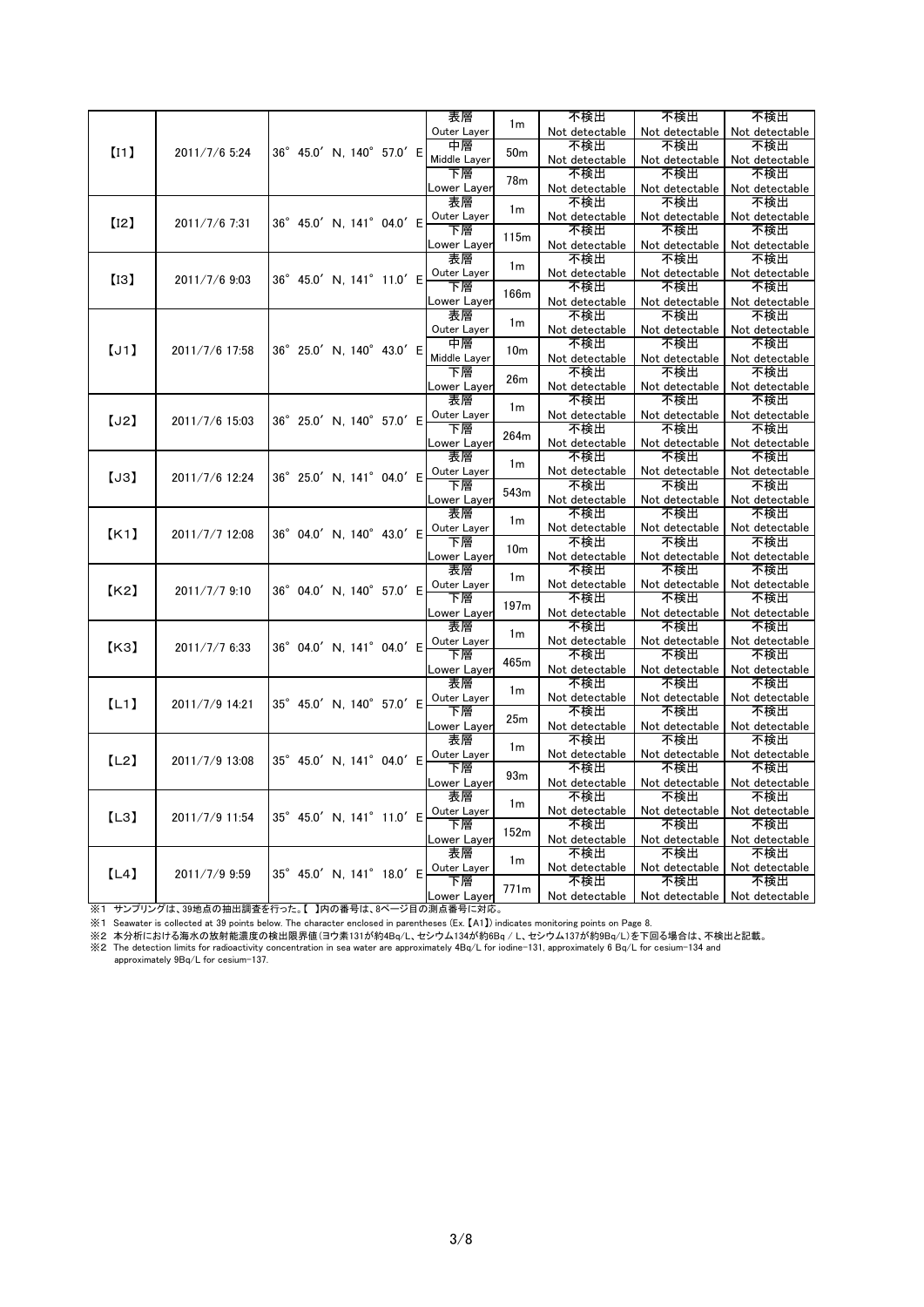| 測定試料<br>採取点 $x_1$<br>Sampling | 採水日時<br>Sampling Time and | 緯度,経度<br>Latitude, Longitude | 採水深<br><b>Sampling Depth</b>           | 放射能濃度(Bq/L)<br>Radioactivity Concentration (Bq / L) |                       |                       |
|-------------------------------|---------------------------|------------------------------|----------------------------------------|-----------------------------------------------------|-----------------------|-----------------------|
| Point <sup>*1</sup>           | Date                      |                              |                                        | $Te-132$                                            | $I - 132$             | $I - 133$             |
|                               |                           |                              | 表層<br>1 <sub>m</sub><br>Outer Layer    | 不検出<br>Not detectable                               | 不検出<br>Not detectable | 不検出<br>Not detectable |
| [A1]                          | 2011/7/8 12:02            | 38° 30.0' N, 141° 51.0' E    | 中層<br>100 <sub>m</sub><br>Middle Layer | 不検出<br>Not detectable                               | 不検出<br>Not detectable | 不検出<br>Not detectable |
|                               |                           |                              | 下層<br>193m                             | 不検出<br>Not detectable                               | 不検出<br>Not detectable | 不検出<br>Not detectable |
|                               |                           |                              | Lower Layer<br>表層<br>1 <sub>m</sub>    | 不検出                                                 | 不検出                   | 不検出                   |
| [A2]                          | 2011/7/8 13:37            | 38° 30.0' N, 141° 58.0' E    | Outer Layer<br>下層<br>294m              | Not detectable<br>不検出                               | Not detectable<br>不検出 | Not detectable<br>不検出 |
|                               |                           |                              | Lower Layer<br>表層                      | Not detectable<br>不検出                               | Not detectable<br>不検出 | Not detectable<br>不検出 |
| [A3]                          | 2011/7/8 15:00            | 38° 30.0' N, 142° 05.0' E    | 1 <sub>m</sub><br>Outer Layer<br>下層    | Not detectable<br>不検出                               | Not detectable<br>不検出 | Not detectable<br>不検出 |
|                               |                           |                              | 479m<br>ower Layer_                    | Not detectable                                      | Not detectable        | Not detectable        |
|                               |                           |                              | 表層<br>1 <sub>m</sub><br>Outer Layer    | 不検出<br>Not detectable                               | 不検出<br>Not detectable | 不検出<br>Not detectable |
| [B1]                          | 2011/7/7 14:48            | 38° 05.0' N, 141° 15.4' E    | 中層<br>10 <sub>m</sub><br>Middle Layer  | 不検出<br>Not detectable                               | 不検出<br>Not detectable | 不検出<br>Not detectable |
|                               |                           |                              | 下層<br>25m<br>Lower Layer               | 不検出<br>Not detectable                               | 不検出<br>Not detectable | 不検出<br>Not detectable |
|                               |                           |                              | 表層<br>1 <sub>m</sub>                   | 不検出                                                 | 不検出                   | 不検出                   |
| [B2]                          | 2011/7/7 13:54            | 38° 05.0' N, 141° 22.4' E    | Outer Layer<br>下層<br>54m               | Not detectable<br>不検出                               | Not detectable<br>不検出 | Not detectable<br>不検出 |
|                               |                           |                              | <u>-ower Lay</u> er<br>表層              | Not detectable<br>不検出                               | Not detectable<br>不検出 | Not detectable<br>不検出 |
| [B3]                          | 2011/7/7 12:51            | 38° 05.0' N, 141° 29.4' E    | 1 <sub>m</sub><br>Outer Layer<br>下層    | Not detectable<br>不検出                               | Not detectable<br>不検出 | Not detectable<br>不検出 |
|                               |                           |                              | 101 <sub>m</sub><br>Lower Layer        | Not detectable                                      | Not detectable        | Not detectable        |
| [B4]                          | 2011/7/7 11:05            | 38° 05.0' N, 141° 43.4' E    | 表層<br>1m<br>Outer Layer                | 不検出<br>Not detectable                               | 不検出<br>Not detectable | 不検出<br>Not detectable |
|                               |                           |                              | 下層<br>141m<br>Lower Layer              | 不検出<br>Not detectable                               | 不検出<br>Not detectable | 不検出<br>Not detectable |
|                               |                           |                              | 表層<br>1 <sub>m</sub><br>Outer Layer    | 不検出<br>Not detectable                               | 不検出<br>Not detectable | 不検出<br>Not detectable |
| [CI]                          | 2011/7/7 5:46             | 37° 45.0' N, 141° 15.4' E    | 中層<br>10 <sub>m</sub>                  | 不検出                                                 | 不検出                   | 不検出                   |
|                               |                           |                              | Middle Layer<br>下層<br>37m              | Not detectable<br>不検出                               | Not detectable<br>不検出 | Not detectable<br>不検出 |
|                               |                           |                              | Lower Layer<br>表層                      | Not detectable<br>不検出                               | Not detectable<br>不検出 | Not detectable<br>不検出 |
| [C2]                          | 2011/7/7 6:55             | 37° 45.0' N, 141° 22.4' E    | 1m<br>Outer Layer<br>下層                | Not detectable<br>不検出                               | Not detectable<br>不検出 | Not detectable<br>不検出 |
|                               |                           |                              | 89m<br>Lower Layer                     | Not detectable                                      | Not detectable        | Not detectable        |
| [C3]                          | 2011/7/7 8:01             | 37° 45.0' N, 141° 29.4' E    | 表層<br>1 <sub>m</sub><br>Outer Layer    | 不検出<br>Not detectable                               | 不検出<br>Not detectable | 不検出<br>Not detectable |
|                               |                           |                              | 下層<br>119m<br>Lower Layer              | 不検出<br>Not detectable                               | 不検出<br>Not detectable | 不検出<br>Not detectable |
|                               |                           |                              | 表層<br>1 <sub>m</sub><br>Outer Layer    | 不検出<br>Not detectable                               | 不検出<br>Not detectable | 不検出<br>Not detectable |
| [D1]                          | 2011/7/6 15:32            | 37° 35.0' N, 141° 22.4' E    | 中層<br>50m                              | 不検出                                                 | 不検出                   | 不検出                   |
|                               |                           |                              | Middle Layer<br>下層<br>106m             | Not detectable<br>不検出                               | Not detectable<br>不検出 | Not detectable<br>不検出 |
|                               |                           |                              | Lower Layer<br>表層                      | Not detectable<br>不検出                               | Not detectable<br>不検出 | Not detectable<br>不検出 |
| [D2]                          | 2011/7/6 14:24            | 37° 35.0' N, 141° 29.4' E    | 1 <sub>m</sub><br>Outer Layer<br>下層    | Not detectable<br>不検出                               | Not detectable<br>不検出 | Not detectable<br>不検出 |
|                               |                           |                              | 118m<br>Lower Layer                    | Not detectable                                      | Not detectable        | Not detectable        |
| [D3]                          | 2011/7/6 13:04            | 37° 35.0' N, 141° 36.4' E    | 表層<br>1 <sub>m</sub><br>Outer Layer    | 不検出<br>Not detectable                               | 不検出<br>Not detectable | 不検出<br>Not detectable |
|                               |                           |                              | 下層<br>208m<br>Lower Layer              | 不検出<br>Not detectable                               | 不検出<br>Not detectable | 不検出<br>Not detectable |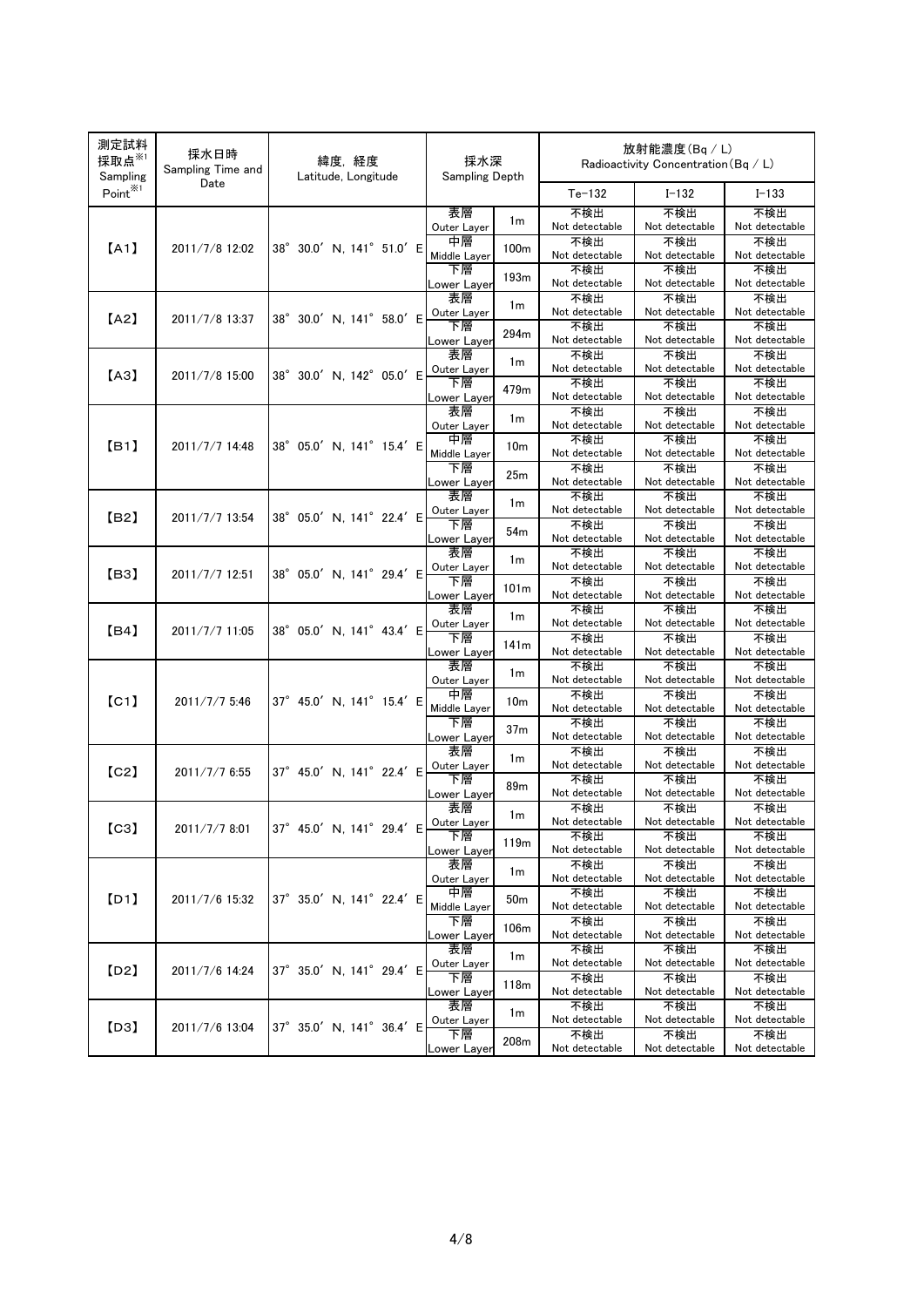|      |                |                                          | 表層                        | 1 <sub>m</sub>  | 不検出<br>Not detectable | 不検出<br>Not detectable | 不検出                   |
|------|----------------|------------------------------------------|---------------------------|-----------------|-----------------------|-----------------------|-----------------------|
|      |                |                                          | Outer Layer<br>中層         |                 | 不検出                   | 不検出                   | Not detectable<br>不検出 |
| [E1] | 2011/7/6 6:53  | 37° 25.0' N, 141° 22.4' E                | Middle Layer              | 50 <sub>m</sub> | Not detectable        | Not detectable        | Not detectable        |
|      |                |                                          | 下層<br>Lower Layer         | 116m            | 不検出<br>Not detectable | 不検出<br>Not detectable | 不検出<br>Not detectable |
|      |                |                                          | 表層                        |                 | 不検出                   | 不検出                   | 不検出                   |
| [E2] | 2011/7/6 8:20  | 37° 25.0' N, 141° 29.4' E                | Outer Layer               | 1m              | Not detectable        | Not detectable        | Not detectable        |
|      |                |                                          | 下層<br>Lower Layer         | 136m            | 不検出<br>Not detectable | 不検出<br>Not detectable | 不検出<br>Not detectable |
|      |                |                                          | 表層                        |                 | 不検出                   | 不検出                   | 不検出                   |
| [E3] | 2011/7/6 9:33  | 37° 25.0' N, 141° 36.4' E                | Outer Layer               | 1 <sub>m</sub>  | Not detectable        | Not detectable        | Not detectable        |
|      |                |                                          | 下層<br>Lower Layer         | 220m            | 不検出<br>Not detectable | 不検出<br>Not detectable | 不検出<br>Not detectable |
|      |                |                                          | 表層                        | 1 <sub>m</sub>  | 不検出                   | 不検出                   | 不検出                   |
| [E4] | 2011/7/6 10:54 | 37° 25.0' N, 141° 43.4' E                | Outer Layer               |                 | Not detectable        | Not detectable        | Not detectable        |
|      |                |                                          | 下層<br>ower Layer <u>.</u> | 326m            | 不検出<br>Not detectable | 不検出<br>Not detectable | 不検出<br>Not detectable |
|      |                |                                          | 表層                        | 1 <sub>m</sub>  | 不検出                   | 不検出                   | 不検出                   |
|      |                |                                          | Outer Layer<br>中層         |                 | Not detectable<br>不検出 | Not detectable<br>不検出 | Not detectable<br>不検出 |
| [F1] | 2011/7/5 11:54 | 37° 15.0' N, 141° 22.4' E                | Middle Layer              | 50 <sub>m</sub> | Not detectable        | Not detectable        | Not detectable        |
|      |                |                                          | 下層                        | 122m            | 不検出                   | 不検出                   | 不検出                   |
|      |                |                                          | Lower Layer<br>表層         |                 | Not detectable<br>不検出 | Not detectable<br>不検出 | Not detectable<br>不検出 |
| [F2] | 2011/7/5 13:26 | 37° 15.0' N, 141° 29.4' E                | Outer Layer               | 1m              | Not detectable        | Not detectable        | Not detectable        |
|      |                |                                          | 下層                        | 149m            | 不検出<br>Not detectable | 不検出<br>Not detectable | 不検出<br>Not detectable |
|      |                |                                          | Lower Layer<br>表層         |                 | 不検出                   | 不検出                   | 不検出                   |
| [F3] | 2011/7/5 14:54 | 37° 15.0' N, 141° 36.4' E                | Outer Layer               | 1 <sub>m</sub>  | Not detectable        | Not detectable        | Not detectable        |
|      |                |                                          | 下層<br>Lower Layer         | 215m            | 不検出<br>Not detectable | 不検出<br>Not detectable | 不検出<br>Not detectable |
|      |                |                                          | 表層                        | 1 <sub>m</sub>  | 不検出                   | 不検出                   | 不検出                   |
|      |                |                                          | Outer Layer<br>中層         |                 | Not detectable<br>不検出 | Not detectable<br>不検出 | Not detectable<br>不検出 |
| [G1] | 2011/7/5 6:47  | 37° 05.0' N, 141° 15.4' E                | Middle Layer              | 50 <sub>m</sub> | Not detectable        | Not detectable        | Not detectable        |
|      |                |                                          | 下層                        | 120m            | 不検出                   | 不検出                   | 不検出                   |
|      |                |                                          | Lower Layer<br>表層         |                 | Not detectable<br>不検出 | Not detectable<br>不検出 | Not detectable<br>不検出 |
| (G2) | 2011/7/5 8:20  | 37° 05.0' N, 141° 22.4' E                | Outer Layer               | 1m              | Not detectable        | Not detectable        | Not detectable        |
|      |                |                                          | 下層<br>Lower Layer         | 144m            | 不検出<br>Not detectable | 不検出<br>Not detectable | 不検出<br>Not detectable |
|      |                |                                          | 表層                        | 1m              | 不検出                   | 不検出                   | 不検出                   |
| (G3) | 2011/7/5 9:38  | 37° 05.0' N, 141° 29.4' E                | Outer Layer<br>下層         |                 | Not detectable<br>不検出 | Not detectable<br>不検出 | Not detectable<br>不検出 |
|      |                |                                          | Lower Layer               | 183m            | Not detectable        | Not detectable        | Not detectable        |
|      |                |                                          | 表層<br>Outer Layer         | 1 <sub>m</sub>  | 不検出<br>Not detectable | 不検出<br>Not detectable | 不検出<br>Not detectable |
|      |                | 2011/7/5 10.30 36° 55.0' N, 141° 08.4' E | 中層                        |                 | 不検出                   | 不検出                   | 不検出                   |
| (H1) |                |                                          | Middle Layer              | $50\mathrm{m}$  | Not detectable        | Not detectable        | Not detectable        |
|      |                |                                          | 下層<br>Lower Layer         | 111m            | 不検出<br>Not detectable | 不検出<br>Not detectable | 不検出<br>Not detectable |
|      |                |                                          | 表層                        | 1 <sub>m</sub>  | 不検出                   | 不検出                   | 不検出                   |
| [H2] | 2011/7/5 12:41 | 36° 55.0' N, 141° 15.4' E                | Outer Layer<br>下層         |                 | Not detectable<br>不検出 | Not detectable<br>不検出 | Not detectable<br>不検出 |
|      |                |                                          | Lower Layer               | 133m            | Not detectable        | Not detectable        | Not detectable        |
|      |                |                                          | 表層                        | 1 <sub>m</sub>  | 不検出<br>Not detectable | 不検出<br>Not detectable | 不検出<br>Not detectable |
| [H3] | 2011/7/5 14:36 | 36° 55.0' N, 141° 22.4' E                | Outer Layer<br>下層         |                 | 不検出                   | 不検出                   | 不検出                   |
|      |                |                                          | ∟ower Layer               | 223m            | Not detectable        | Not detectable        | Not detectable        |
|      |                |                                          | 表層<br>Outer Layer         | 1 <sub>m</sub>  | 不検出<br>Not detectable | 不検出<br>Not detectable | 不検出<br>Not detectable |
| [11] | 2011/7/6 5:24  | 36° 45.0' N, 140° 57.0' E                | 中層                        | 50 <sub>m</sub> | 不検出                   | 不検出                   | 不検出                   |
|      |                |                                          | Middle Layer<br>下層        |                 | Not detectable<br>不検出 | Not detectable<br>不検出 | Not detectable<br>不検出 |
|      |                |                                          | Lower Layer               | 78m             | Not detectable        | Not detectable        | Not detectable        |
|      |                |                                          | 表層<br>Outer Layer         | 1m              | 不検出<br>Not detectable | 不検出<br>Not detectable | 不検出<br>Not detectable |
| [12] | 2011/7/6 7:31  | 36° 45.0' N, 141° 04.0' E                | 下層                        | 115m            | 不検出                   | 不検出                   | 不検出                   |
|      |                |                                          | Lower Layer<br>表層         |                 | Not detectable<br>不検出 | Not detectable<br>不検出 | Not detectable<br>不検出 |
| [13] | 2011/7/6 9:03  | 36° 45.0' N, 141° 11.0' E                | Outer Layer               | 1 <sub>m</sub>  | Not detectable        | Not detectable        | Not detectable        |
|      |                |                                          | 下層                        | 166m            | 不検出                   | 不検出                   | 不検出                   |
|      |                |                                          | Lower Layer               |                 | Not detectable        | Not detectable        | Not detectable        |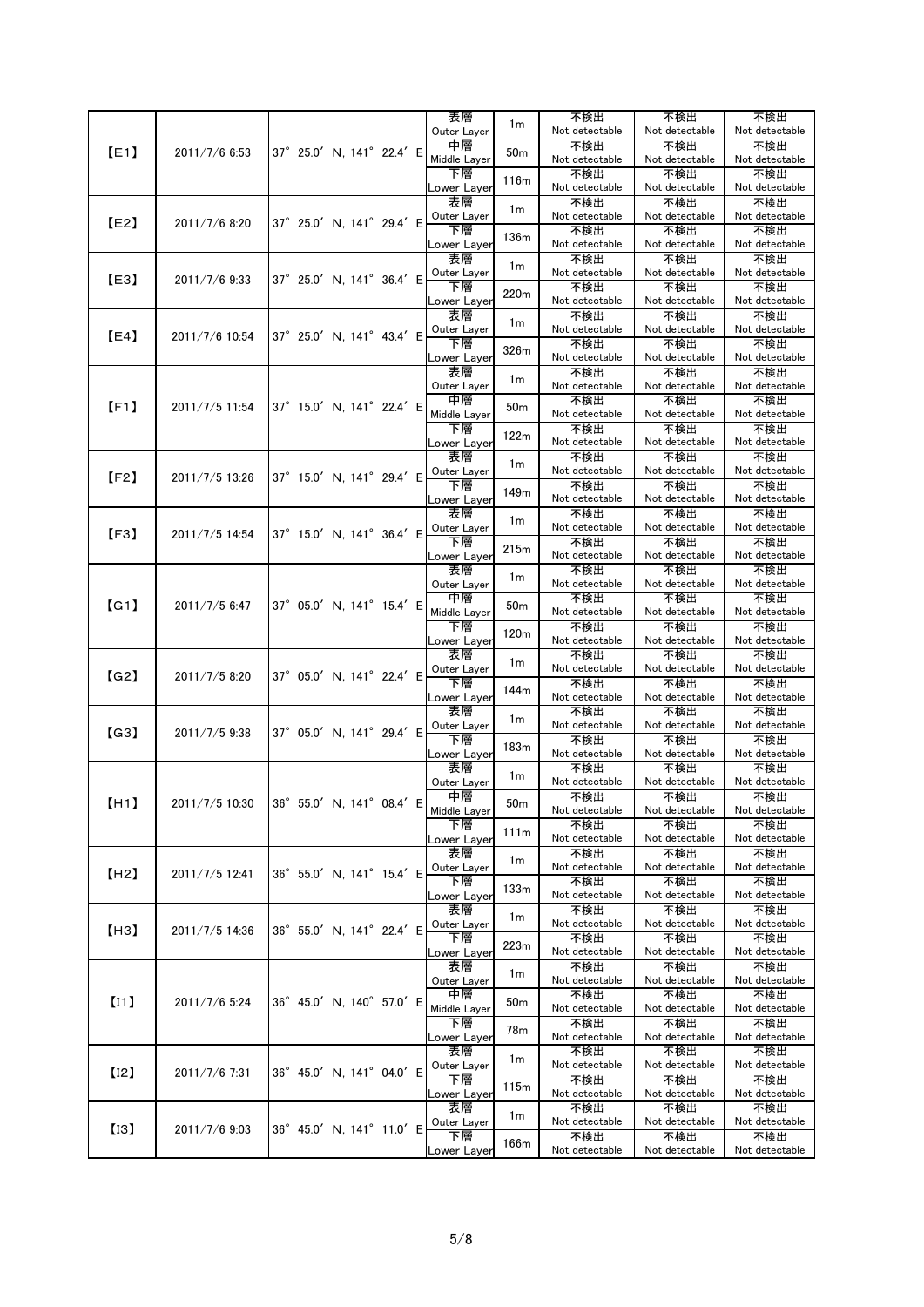|      |                |                           |  | 表層                |                 | 不検出                   | 不検出                   | 不検出                   |
|------|----------------|---------------------------|--|-------------------|-----------------|-----------------------|-----------------------|-----------------------|
|      |                |                           |  | Outer Layer       | 1 <sub>m</sub>  | Not detectable        | Not detectable        | Not detectable        |
| [J1] | 2011/7/6 17:58 | 36° 25.0' N, 140° 43.0' E |  | 中層                | 10 <sub>m</sub> | 不検出                   | 不検出                   | 不検出                   |
|      |                |                           |  | Middle Layer      |                 | Not detectable        | Not detectable        | Not detectable        |
|      |                |                           |  | 下層                | 26m             | 不検出                   | 不検出                   | 不検出                   |
|      |                |                           |  | Lower Layer       |                 | Not detectable        | Not detectable        | Not detectable        |
|      |                |                           |  | 表層                | 1 <sub>m</sub>  | 不検出                   | 不検出                   | 不検出                   |
| [J2] | 2011/7/6 15:03 | 36° 25.0' N, 140° 57.0' E |  | Outer Layer       |                 | Not detectable        | Not detectable        | Not detectable        |
|      |                |                           |  | 下層                | 264m            | 不検出                   | 不検出                   | 不検出                   |
|      |                |                           |  | Lower Layer       |                 | Not detectable        | Not detectable        | Not detectable        |
|      |                |                           |  | 表層                | 1 <sub>m</sub>  | 不検出                   | 不検出                   | 不検出                   |
| [J3] | 2011/7/6 12:24 | 36° 25.0' N, 141° 04.0' E |  | Outer Layer       |                 | Not detectable        | Not detectable        | Not detectable        |
|      |                |                           |  | 下層                | 543m            | 不検出                   | 不検出                   | 不検出                   |
|      |                |                           |  | Lower Layer       |                 | Not detectable        | Not detectable        | Not detectable        |
|      |                |                           |  | 表層                | 1 <sub>m</sub>  | 不検出                   | 不検出                   | 不検出                   |
| K1   | 2011/7/7 12:08 | 36° 04.0' N, 140° 43.0' E |  | Outer Layer       |                 | Not detectable        | Not detectable        | Not detectable        |
|      |                |                           |  | 下層                | 10 <sub>m</sub> | 不検出                   | 不検出                   | 不検出                   |
|      |                |                           |  | Lower Layer       |                 | Not detectable        | Not detectable        | Not detectable        |
|      |                |                           |  | 表層                | 1 <sub>m</sub>  | 不検出                   | 不検出                   | 不検出                   |
| K2   | 2011/7/7 9:10  | 36° 04.0' N. 140° 57.0' E |  | Outer Layer       |                 | Not detectable        | Not detectable        | Not detectable        |
|      |                |                           |  | 下層                | 197m            | 不検出                   | 不検出                   | 不検出                   |
|      |                |                           |  | Lower Layer       |                 | Not detectable        | Not detectable        | Not detectable        |
|      |                |                           |  | 表層                | 1 <sub>m</sub>  | 不検出                   | 不検出                   | 不検出                   |
| K3   | 2011/7/7 6:33  | 36° 04.0' N, 141° 04.0' E |  | Outer Layer       |                 | Not detectable        | Not detectable        | Not detectable        |
|      |                |                           |  | 下層                | 465m            | 不検出                   | 不検出                   | 不検出                   |
|      |                |                           |  | Lower Layer       |                 | Not detectable        | Not detectable        | Not detectable        |
|      |                |                           |  | 表層                | 1 <sub>m</sub>  | 不検出                   | 不検出                   | 不検出                   |
| [L1] | 2011/7/9 14:21 | 35° 45.0' N, 140° 57.0' E |  | Outer Layer       |                 | Not detectable        | Not detectable        | Not detectable        |
|      |                |                           |  | 下層                | 25m             | 不検出                   | 不検出                   | 不検出                   |
|      |                |                           |  | Lower Layer       |                 | Not detectable        | Not detectable        | Not detectable        |
|      |                |                           |  | 表層                | 1 <sub>m</sub>  | 不検出                   | 不検出                   | 不検出                   |
| [L2] | 2011/7/9 13:08 | 35° 45.0' N, 141° 04.0' E |  | Outer Layer       |                 | Not detectable        | Not detectable        | Not detectable        |
|      |                |                           |  | 下層                | 93m             | 不検出                   | 不検出                   | 不検出                   |
|      |                |                           |  | Lower Layer       |                 | Not detectable        | Not detectable        | Not detectable        |
|      |                |                           |  | 表層                | 1 <sub>m</sub>  | 不検出                   | 不検出                   | 不検出                   |
| [L3] | 2011/7/9 11:54 | 35° 45.0' N, 141° 11.0' E |  | Outer Layer       |                 | Not detectable        | Not detectable        | Not detectable        |
|      |                |                           |  | 下層                | 152m            | 不検出                   | 不検出                   | 不検出                   |
|      |                |                           |  | Lower Layer<br>表層 |                 | Not detectable        | Not detectable        | Not detectable        |
|      |                |                           |  |                   | 1 <sub>m</sub>  | 不検出<br>Not detectable | 不検出<br>Not detectable | 不検出<br>Not detectable |
| [L4] | 2011/7/9 9:59  | 35° 45.0' N, 141° 18.0' E |  | Outer Layer<br>下層 |                 |                       |                       |                       |
|      |                |                           |  |                   | 771m            | 不検出                   | 不検出                   | 不検出                   |
|      |                |                           |  | Lower Layer       |                 | Not detectable        | Not detectable        | Not detectable        |

※1 サンプリングは、39地点の抽出調査を行った。【 】内の番号は、8ページ目の測点番号に対応。

※1 Seawater is collected at 39 points below. The character enclosed in parentheses (Ex. 【A1】) indicates monitoring points on Page 8.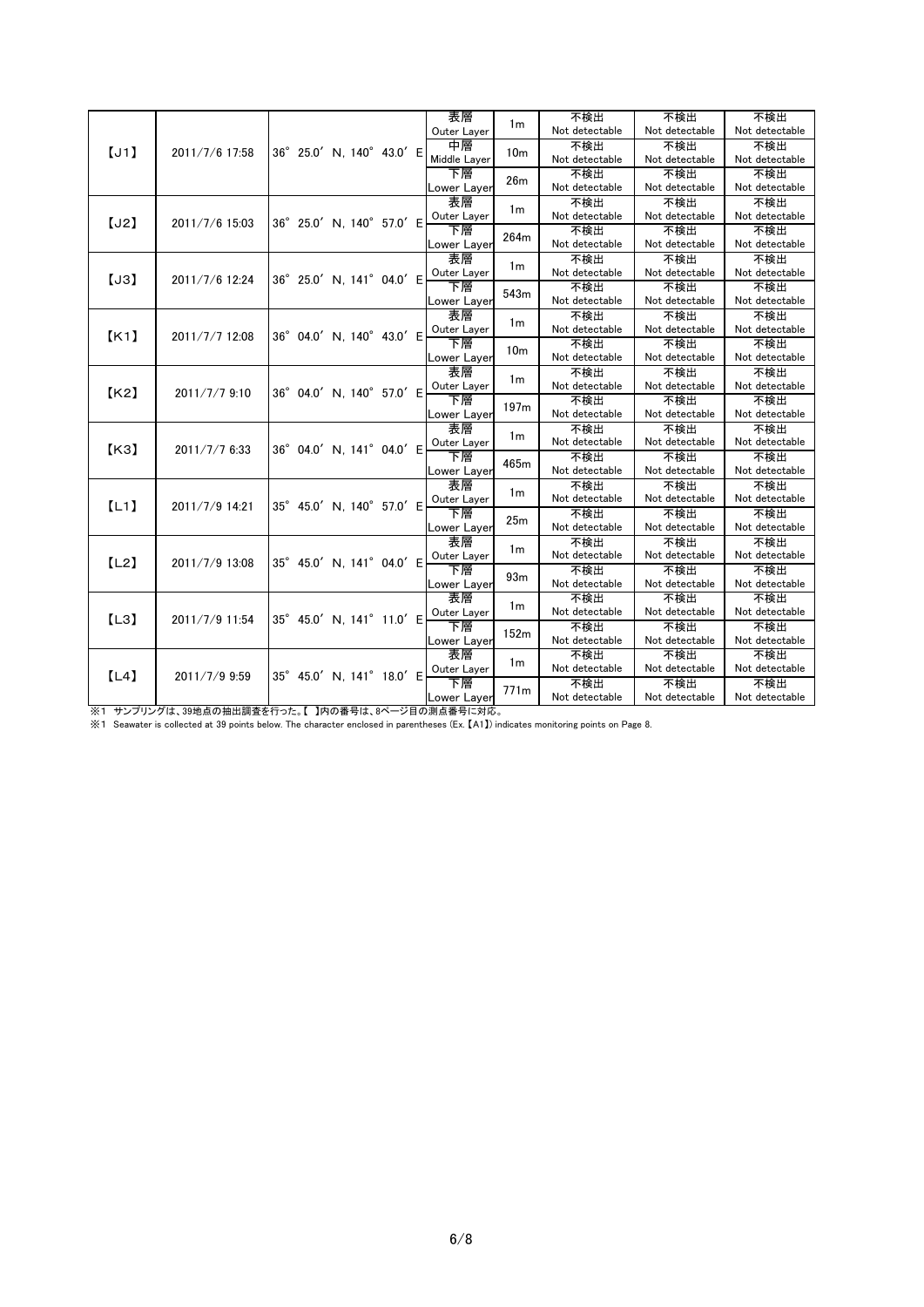## 2.大気浮遊塵の放射能濃度

## 2.Radioactivity Concentration in dust over the Sea

| 測定試料<br>採取点※1<br>Sampling | 採取日時<br>Sampling Time and<br>Date | 放射能濃度 $*^{2}$ (Bq / m <sup>3</sup> )<br>Radioactivity Concentration <sup>**2</sup> (Bq / m <sup>3</sup> ) |                       |                       |  |  |  |
|---------------------------|-----------------------------------|-----------------------------------------------------------------------------------------------------------|-----------------------|-----------------------|--|--|--|
| Point <sup>*/1</sup>      |                                   | $I - 131$                                                                                                 | $Cs - 134$            | $Cs - 137$            |  |  |  |
| [A]                       | 2011/7/8 12:07                    | 不検出<br>Not detectable                                                                                     | 不検出<br>Not detectable | 不検出<br>Not detectable |  |  |  |
| (B)                       | 2011/7/7 11:04                    | 不検出<br>Not detectable                                                                                     | 不検出<br>Not detectable | 不検出<br>Not detectable |  |  |  |
| $\lceil$ C $\rceil$       | 2011/7/7 5:45                     | 不検出<br>Not detectable                                                                                     | 不検出<br>Not detectable | 不検出<br>Not detectable |  |  |  |
| [D]                       | 2011/7/6 13:01                    | 不検出<br>Not detectable                                                                                     | 不検出<br>Not detectable | 不検出<br>Not detectable |  |  |  |
| (E)                       | 2011/7/6 6:47                     | 不検出<br>Not detectable                                                                                     | 不検出<br>Not detectable | 不検出<br>Not detectable |  |  |  |
| [F]                       | 2011/7/5 11:49                    | 不検出<br>Not detectable                                                                                     | 不検出<br>Not detectable | 不検出<br>Not detectable |  |  |  |
| $\lceil G \rceil$         | $2011/7/5$ 6:38                   | 不検出<br>Not detectable                                                                                     | 不検出<br>Not detectable | 不検出<br>Not detectable |  |  |  |
| (H)                       | 2011/7/5 10:21                    | 不検出<br>Not detectable                                                                                     | 不検出<br>Not detectable | 不検出<br>Not detectable |  |  |  |
| $\left( 1\right)$         | 2011/7/6 5:17                     | 不検出<br>Not detectable                                                                                     | 不検出<br>Not detectable | 不検出<br>Not detectable |  |  |  |
| $\cup$                    | 2011/7/6 12:15                    | 不検出<br>Not detectable                                                                                     | 不検出<br>Not detectable | 不検出<br>Not detectable |  |  |  |
| K                         | 2011/7/7 6:21                     | 不検出<br>Not detectable                                                                                     | 不検出<br>Not detectable | 不検出<br>Not detectable |  |  |  |
| (L)                       | 2011/7/9 9:20                     | 不検出<br>Not detectable                                                                                     | 不検出<br>Not detectable | 不検出<br>Not detectable |  |  |  |

※1 サンプリングは、12地点の抽出調査を行った。【 】内の英文字は、8ページ目の英文字に対応。例えば【A】はA1,A2,A3のラインを意味する。

※1 Dust is collected at 12 lines below. The character enclosed in parentheses (Ex. 【A】) indicates monitoring line on Page 8. Ex. 【A】 means line A1-A2-A3.

※2 本分析における塵中の放射能濃度の検出限界値(ヨウ素131が約0.5Bq/m<sup>3</sup>、セシウム134が約2Bq /m<sup>3</sup>、セシウム137が約3Bq /m<sup>3</sup>)を下回る場合は、不検出と記載。

 $\%$ 2 The detection limits for radioactivity concentration in dust are approximately 0.5Bq/m $^3$  for iodine 131, approximately 2Bq/m $^3$  for cesium 134 and approximately 3Bq/m $^3$ for cesium 137.

| 測定試料<br>採取点※1                   | 採取日時<br>Sampling Time and | 放射能濃度 $(Bq/m^3)$<br>Radioactivity Concentration (Bq / m <sup>3</sup> ) |                       |                       |  |  |  |  |
|---------------------------------|---------------------------|------------------------------------------------------------------------|-----------------------|-----------------------|--|--|--|--|
| Sampling<br>Point <sup>※1</sup> | Date                      | $Te-132$                                                               | $I - 132$             | $I - 133$             |  |  |  |  |
| [A]                             | 2011/7/8 12:07            | 不検出<br>Not detectable                                                  | 不検出<br>Not detectable | 不検出<br>Not detectable |  |  |  |  |
| [B]                             | 2011/7/7 11:04            | 不検出<br>Not detectable                                                  | 不検出<br>Not detectable | 不検出<br>Not detectable |  |  |  |  |
| $\lbrack c \rbrack$             | 2011/7/7 5:45             | 不検出<br>Not detectable                                                  | 不検出<br>Not detectable | 不検出<br>Not detectable |  |  |  |  |
| [D]                             | 2011/7/6 13:01            | 不検出<br>Not detectable                                                  | 不検出<br>Not detectable | 不検出<br>Not detectable |  |  |  |  |
| (E)                             | 2011/7/6 6:47             | 不検出<br>Not detectable                                                  | 不検出<br>Not detectable | 不検出<br>Not detectable |  |  |  |  |
| [F]                             | 2011/7/5 11:49            | 不検出<br>Not detectable                                                  | 不検出<br>Not detectable | 不検出<br>Not detectable |  |  |  |  |
| [G]                             | 2011/7/5 6:38             | 不検出<br>Not detectable                                                  | 不検出<br>Not detectable | 不検出<br>Not detectable |  |  |  |  |
| [H]                             | 2011/7/5 10:21            | 不検出<br>Not detectable                                                  | 不検出<br>Not detectable | 不検出<br>Not detectable |  |  |  |  |
| $\left($ <sub>I</sub>           | 2011/7/6 5:17             | 不検出<br>Not detectable                                                  | 不検出<br>Not detectable | 不検出<br>Not detectable |  |  |  |  |
| [J]                             | 2011/7/6 12:15            | 不検出<br>Not detectable                                                  | 不検出<br>Not detectable | 不検出<br>Not detectable |  |  |  |  |
| K                               | 2011/7/7 6:21             | 不検出<br>Not detectable                                                  | 不検出<br>Not detectable | 不検出<br>Not detectable |  |  |  |  |
| $\Box$                          | 2011/7/9 9:20             | 不検出<br>Not detectable                                                  | 不検出<br>Not detectable | 不検出<br>Not detectable |  |  |  |  |

。<br>※1 サンプリングは、12地点の抽出調査を行った。【 】内の英文字は、8ページ目の英文字に対応。例えば【A】はA1, A2, A3のラインを意味する。

※1 Dust is collected at 12 lines below. The character enclosed in parentheses (Ex. 【A】) indicates monitoring line on Page 8. Ex. 【A】 means line A1-A2-A3.